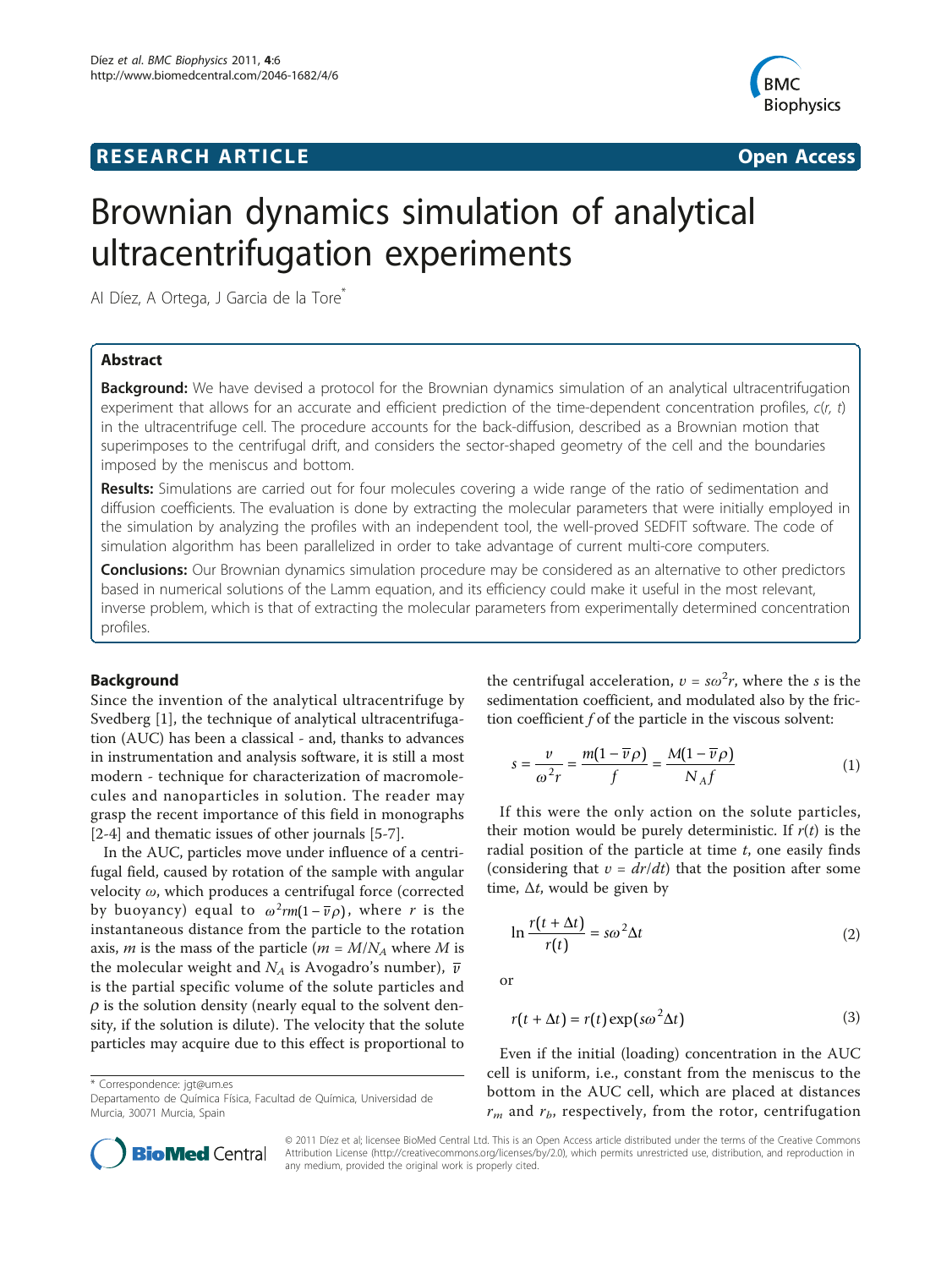will provoke some transport of the solute particles, and therefore a concentration gradient will be produced. This gradient will, in turn, generate a counterflow of solute in the direction of decreasing concentration, i.e., contrary to the centrifugal velocity. Macroscopically, at a point  $r$  the counterflow would be determined by the first law of Fick,  $J = -D\nabla c(r, t)$ , where D is the diffusion coefficient, related to both f and s by the Einstein and Svedberg equations, respectively:

$$
D = \frac{k_B T}{f} \tag{4}
$$

$$
\frac{s}{D} = \frac{M(1 - \overline{v}\rho)}{RT}
$$
\n(5)

where  $k_B$  is Boltzmann constant, T is the absolute temperature and  $R = k_B N_A$  is the constant of perfect gases.

The AUC experiment yields the concentration profile as a function of time, i.e., the two-variables function  $c(r, t)$ . It is from the analysis of this function that the information of interest about the solute particles, i.e., the values of s, D and M can be determined. When the diffusional counterflow can be ignored - e.g., when the sedimentation is carried out at extremely large  $\omega$ , or for massive particles having a great s/D ratio - such analysis is simply based on eq. 2, as described in textbooks [\[8](#page-6-0)], and provides a value of s. However, in general cases, particularly when the diffusional effect is influential, and therefore one could determine not only  $s$ , but also  $D$ , and  $M$  therefrom, a rigorous consideration of both effects is required. The time-dependent concentration profile  $c(r, t)$  is determined by the balance between the centrifugal and diffusional effects. Classically, this has been expressed in macroscopic terms, in the form of the so-called Lamm equation [\[9](#page-6-0)], which expressed the balance between the centrifugal drift and the backwards flux that, according to the Fick law, has to occur because of the generated concentration gradient. The Lamm equation reads:

$$
\frac{\partial c}{\partial t} = \frac{1}{r} \frac{\partial}{\partial r} \left[ rD \frac{\partial c}{\partial r} - s\omega^2 r^2 c \right]
$$
 (6)

Eq. 6 is written in cylindrical coordinates, because the AUC geometry is radial, and sector-shaped cells are used (devised so that the radial trajectories would not collide with the lateral walls).

In spite of the basic nature of the concepts involved, the solution of the Lamm partial differential equation, with the geometry and boundary conditions of the AUC experiment is extremely difficult, and requires numerical

methods [[10,11](#page-6-0)] based on time discretization and a finite-elements description of the AUC cell. [[10\]](#page-6-0). Nonetheless, in modern AUC analysis programs, like SEDFIT [[12\]](#page-6-0), a Lamm-equation solver is embodied, enabling the prediction of computed  $c(r, t)$  for estimations of s, D and M, which are to be optimized as to fit the experimental  $c(r, t)$ . In these procedures (apart from the fitting or optimization algorithms, a central piece is the prediction of  $c(r, t)$ .

In this paper we investigate an alternative predictor of AUC concentration profiles. Instead of starting from the balance of the macroscopic flows established by the Lamm equation, we consider a microscopic description of the motion of particles under the simultaneous effect of a deterministic force, and the random forces characteristic of Brownian motion, so that the latter replaces the Fick's law description of macroscopic diffusion. In a simple (and somewhat naïve) approach, we formulate a Brownian dynamics algorithm to simulate the trajectories of particles. With our microscopic perspective, our method also discretizes time (Brownian simulation steps) and instead of finite elements use discrete particles. Carrying out such simulation for a sufficiently large number of particles, we can determine the time-dependent concentration profile in the AUC cell. In the next section we describe the procedure and demonstrate adequacy of its results, and finally we shall discuss on its performance, eventual advantages and possible extensions for further applications.

#### Methods

#### The simulated system

We consider a solution of concentration  $c_0$ , initially uniform at  $t = 0$ , in a sector-shaped cell (Figure [1\)](#page-2-0). In the simulation, the solute is represented by a collection of a large number of particles  $N_{part}$ . The radial distance is discretized in  $N_r$  intervals of width  $\chi = (r_b - r_m)/N_r$ . Thus the cell is divided in slices of width  $\chi$  and transversal area  $\varphi h$ , where  $\varphi$  is the angle of the sector comprising the cell, and  $h$  its height, so that the volume of a slice placed at distance  $r_i$ ,  $i = 1$ , ...  $N_r$ , is  $\varphi h \chi r_i$ . The concentration profile is to be calculated during a total time T, at a series of  $N_t$  time intervals, of duration  $\tau$ , so that  $T = N_t \tau$  and  $t_j = j\tau$ ,  $j = 1, \dots N_t$ .

The mass concentration  $c(r_i, t_i)$  in the real system is proportional to the number concentration in the simulated system:

$$
c(r_i, t_j) = Q \frac{n(i, j)}{\phi h \chi r_i}
$$
 (7)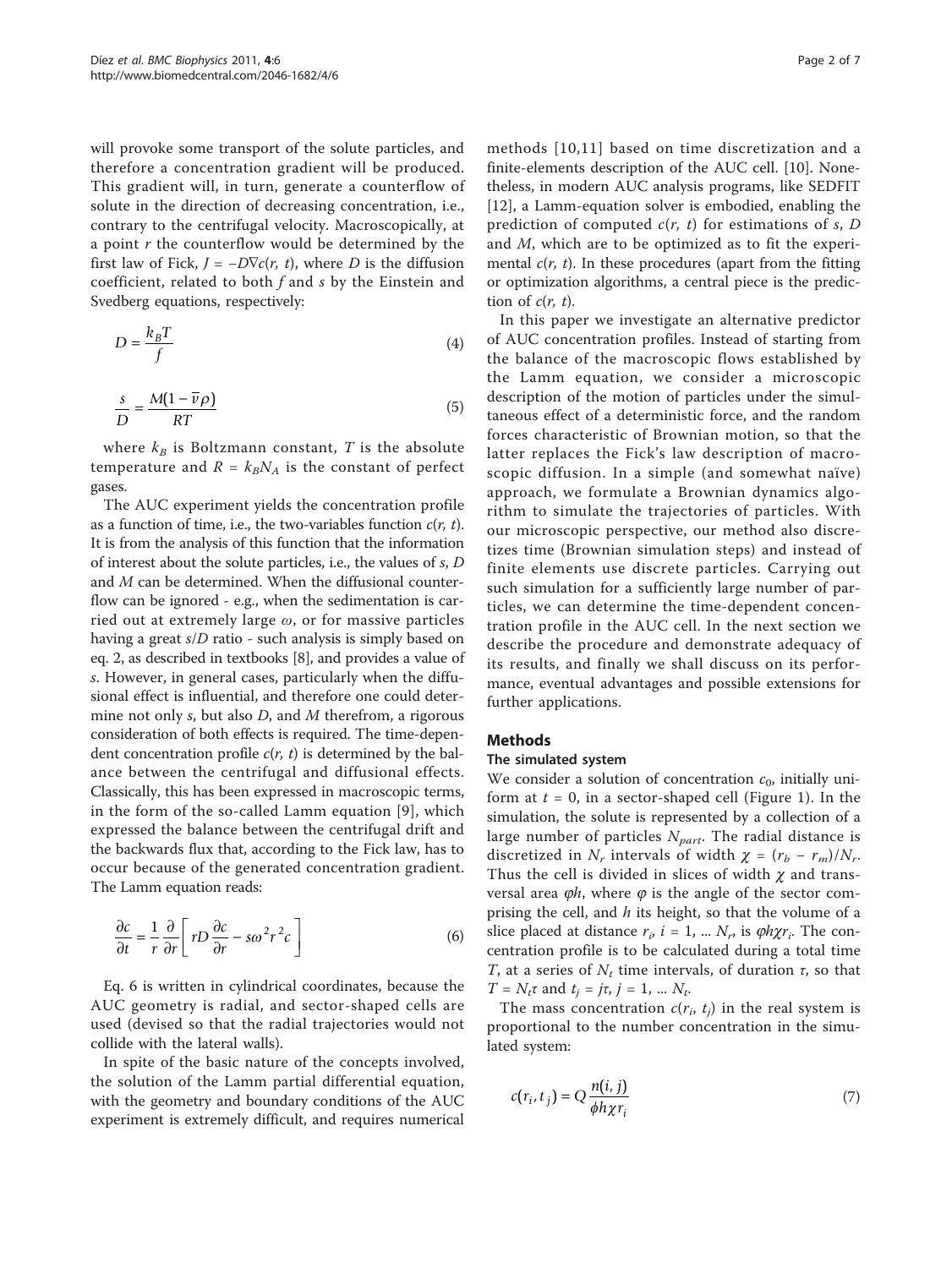<span id="page-2-0"></span>

where Q is a proportionality constant which can be fixed imposing the condition for the initial uniform concentration over the whole volume of the cell, 1  $\frac{1}{2}$   $\phi h(r_b^2 - r_m^2)$ 

$$
c_0 = Q \frac{2N_{part}}{\phi h(r_b^2 - r_m^2)}
$$
 (8)

so that combining eq. 7 with 8 we readily find,

$$
\frac{c(r_i, t_j)}{c_0} = \frac{(r_b^2 - r_m^2)}{2\chi} \frac{n(i, j) / N_{part}}{r_i}
$$
(9)

Note that, apart from several constants relative to the instrument or the simulation the concentration is not determined by  $n(i, j)$ , but by  $n(i, j)/r_i$ . This takes into account what is called in the AUC terminology, the radial dilution effect.

What we simulate corresponds to a highly diluted solution, in which there are no particle interactions. Thus we can generate trajectories of individual particles, independent of each other.

## Brownian dynamics simulation

The main aspect of the Brownian dynamics (BD) simulation is the propagation of the particle trajectories. As we are considering non-interacting particles, the trajectory of one particle is independent of that any other, so that those quantities are the diffusion coefficient,  $D$ , and the force  $F$ , acting on the particle. In the present problem, we could begin with a basic algorithmic procedure in which the

time step,  $\delta t$  is rather small, so that neither of the quantities determining the step change appreciably during  $\delta t$ . Then, the running algorithm for the particle's position would be:

$$
r(t + \delta t) = r(t) + \delta r_{sed} + \delta r_{Brown}
$$
\n(10)

where  $\delta r_{\text{sed}} = \omega^2 s r \delta t$  is the deterministic sedimentation drift of the particle with instantaneous, position-dependent velocity  $\omega^2$ sr, while the random Brownian displacement has zero mean and variance  $\langle \delta r_{\text{Brown}}^2 \rangle = 2D\delta t$ .

Although - as it will be verified later on - the end effects, at the solution meniscus and the bottom of the cell are of minor importance we take them into account. As the description sedimentation and Brownian motion near boundaries or walls seems problematic, we adopt *ad hoc* criteria. As for the meniscus, if after the step  $r <$  $r_m$ , we set  $r = r_m$ . Regarding the bottom, if  $r > r_b$ , the particle had hit the bottom of the cell during the step; then we assume it should bounce and correct the position, taking  $r - 2(r - r_b) = 2r_b - r$ . After testing that this algorithm, in which the trajectory is divided in a very large number of small time steps, predicts correctly the concentration profiles (see below) we intended to devise a procedure with larger times steps, which would be computationally faster. The displacement over a large time step  $\Delta t$  is the result of the integration of the small increments in eq. 10, so we can write

$$
r(t + \Delta t) = r(t) + \Delta r_{sed} + \Delta r_{Brown}
$$
\n(11)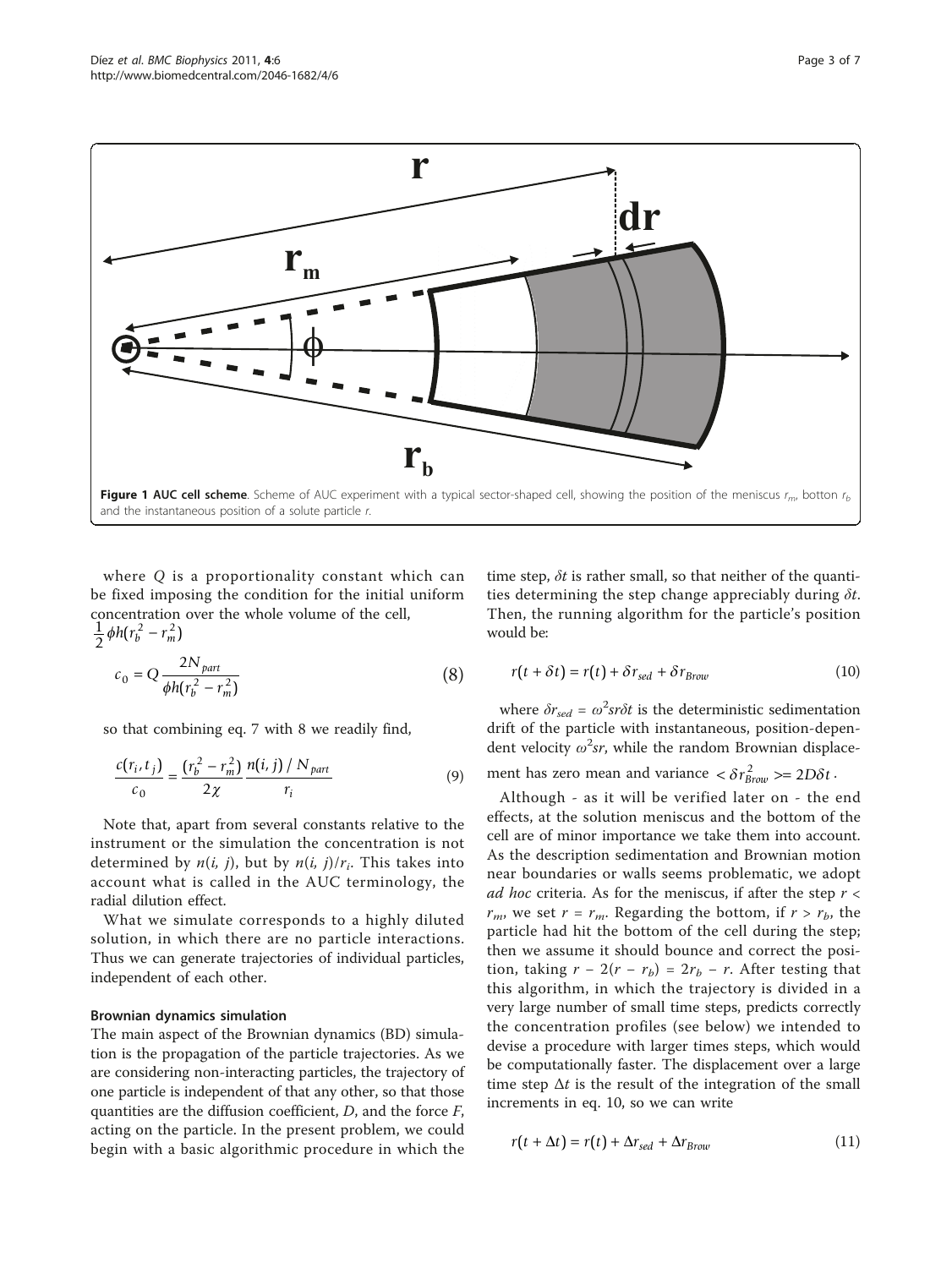During the large step the sedimentation velocity changes as r changes, but this change is deterministic, and as mentioned above the sedimentation drift is easily integrated as indicated in eq. 12

$$
\Delta r_{sed} = r(t)[1 - \exp(s\omega^2 \Delta t)] \tag{12}
$$

while, thanks to the fractal nature of the Brownian motion, the Brownian step follows the same law over the long time,  $\Delta r_{Brown}$  being a random number of zero mean and variance

$$
\langle \Delta r_{\text{Brown}}^2 \rangle = 2D\Delta t \tag{13}
$$

Thus the algorithm based on eqs. 11, 12 and 13 could be applicable to arbitrarily large time steps (even as large as the time interval  $\tau$  between registers). This is essentially true if there were no end effects, i.e., in infinite, unbound AUC cell. For the sake of simplicity, we still adopt the simple criteria that particles stop at the meniscus and bounce at the bottom. Thus the only defect introduced by this procedure would be an inaccurate prediction of the concentration near the meniscus and bottom. In this regard, we note that the end-effects also affect other prediction procedures, like those based in Lamm-equation solvers, and influence the experiment itself, so that it is a common practice to discard the two terminal regions in the analysis of AUC experiments.

#### Procedure

Summarizing from the previous description, Brownian dynamics trajectories are simulated for a large number of particles,  $N_{part}$ . The trajectory of one particle is monitored, determining at successive times  $t_i$  the interval of radial position  $r_i$ . Then the counter for those interval and position is increased  $n(i, j) \rightarrow n(i, j) + 1$ .

The initial position of the particle is assigned according to the uniform concentration in the sector-shaped cell. As the number of particles in a slice of thickness  $\chi$ is proportional to r, the probability of having (in the uniform solution) a particle at a distance r is  $p(r) \propto r$ . Integrating from  $r_m$  to  $r_b$  gives

$$
p(r) = \frac{2}{r_b^2 - r_m^2} r
$$
 (14)

The initial position should be a random number obeying to the probability density expressed by eq. 14, and accumulative distribution function

$$
F(r) = \int_{r_m}^{r} p(r) dr = \frac{r^2 - r_m^2}{r_b^2 - r_m^2}
$$
 (15)

Thus we generate a random number with uniform distribution  $u \in (0, 1)$  which is equated to F (r) to obtain the initial position.

$$
r = \sqrt{u(r_b^2 - r_m^2) + r_m^2}
$$
 (16)

If  $t_{run}$  is the total time of the experiment (usually, several hours), the simulation for each particle consists of a number of steps  $N_{steps} = t_{run}/\Delta t$ . For recording purposes, a number of registers (scans in the AUC experiment), equal to  $N_{scans}T = t_{run}/\tau$  is made, observing the radial distance, and therefrom the index  $i$ , of the slice at which the particle is at that instant,  $j = t_{run}/\tau$ . Then one unit is added to the counter,  $n(i, j)$ . Trajectories are simulated for a sufficiently large number of particles  $N_{part}$ . At the end of the simulations, concentration profiles  $c(r_i, t_i)$  are obtained from the  $n(i, j)$  counter using eq. 9.

## Simulation data

The data employed in the simulation reflect those of real AUC experiments. The geometry of the cell is given by  $r_m = 5.80$  cm,  $r_b = 7.20$  cm and sector angle  $\varphi = 3$ degrees (0.05 radians). The rotor speed  $\omega$  and the duration of the experiment  $t_{run}$  was varied depending on the molecule being simulated, and the mode (velocity or equilibrium) of the experiment. In some cases also the meniscus position was varied for equilibrium experiments. We found that  $N_{part} = 10^5$  particles suffices to obtain a rather low level of noise as it will be shown below.

Simulations were done for four different molecules covering an extremely large range of sedimentation to diffusion coefficients (i.e., in a very wide range of molecular mass), so that the extreme cases of vanishing and intense diffusion broadening are considered in our study. This includes a quite small molecule -  $\gamma$ -cyclodextrin - a small globular protein - lysozyme - a moderately long flexible polymer - poly(ethylene oxide) - and a very long and stiff DNA from T7 bacteriophage. Values for s, D and M are taken from the literature [[8](#page-6-0),[13](#page-6-0)-[16\]](#page-6-0), and listed in Tables [1](#page-4-0) and [2,](#page-4-0) along with the conditions regarding spinning time and velocity for each sample in both modes, for velocity and equilibrium sedimentation experiments

## Results and discussion

First of all, we checked that the results from the algorithm with a small number of large time steps, eq. 11 give practically the same results than that with many small steps, eq. 10, thus confirming the efficiency of the former. This was evident in all cases simulated, as shown for example in Figure [2](#page-4-0).

In order to evaluate the accuracy of the results for the prediction of sedimentation profiles in the velocity mode, we have compared them with calculations with the well-known SEDFIT software [\[12](#page-6-0)]. This tool, which includes a sophisticated Lamm-equation solver has an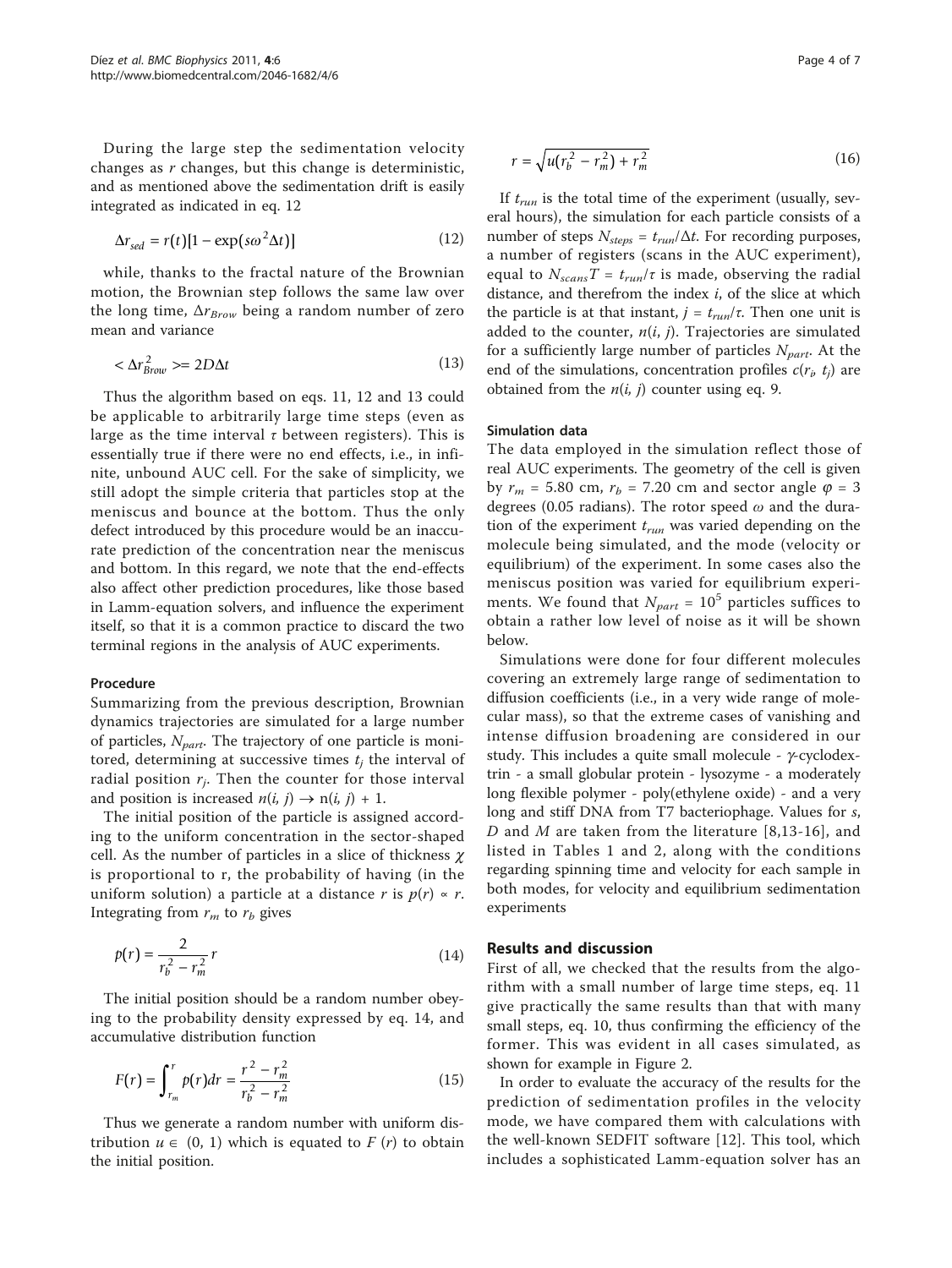<span id="page-4-0"></span>Table 1 Experimental properties

| Molecule                              | y-cyclodextrin | Lysozyme   | Polyoxyethylene | DNA T7        |
|---------------------------------------|----------------|------------|-----------------|---------------|
| $1-\overline{v}\rho$                  | 0.333          | 0.298      | 0.170           | 0.450         |
| $10^{-3}M$ (g/mol)                    | 1.50           | 14.3       | 300             | 26 000        |
| S(S)                                  | 0.53           | 1.89       | 2.30            | 31.8          |
| $10^{7}D$ (cm <sup>3</sup> /g)        | 27.0           | 10.8       | 1.10            | 0.066         |
| $\omega$ (rpm)                        | 55 000         | 40 000     | 40 000          | 10 000        |
| $t_{\rm run}$ (secs.)                 | 40 000         | 40 000     | 40 000          | 60 000        |
| $10^{-3} M_{calc}$ (g/mol)            | $1.44(-4)$     | $13.9(-3)$ | 300(0)          | 23 278 (-10)  |
| $S_{calc}$ (S)                        | $0.54 (+2)$    | $1.84(-3)$ | $2.26(-2)$      | $31.4(-1)$    |
| $10^{7}D_{calc}$ (cm <sup>3</sup> /g) | $27.4 (+1)$    | 10.8(0)    | $1.08(-2)$      | $0.073 (+11)$ |

Molecules and the experimental properties used as input in the simulation of sedimentation velocity experiments, and properties recovered from the simulation profiles after the SEDFIT analysis. Numbers between parenthesis are the percent deviations of the recovered values from those used as input for the simulations.

utility for predicting the concentration profiles. Comparison of our simulated profiles with the SEDFIT predictions resulted in a good agreement, as shown in Figure 2. The determination of concentration profiles has the final purpose of determining the molecular parameters of interest, so the most relevant evaluation of their prediction is the confirmation of whether their analysis provides correct values for those parameters. In order to do so with our simulation results, we employed the analysis tool of SEDFIT as an independent and robust criterion. Indeed, SEDFIT uses a reliable Lammequation solver to determine the parameters by means of powerful optimization algorithms. In the singlespecies mode of SEDFIT, the program provides the values of the molecular weight, M, and the sedimentation and diffusion coefficients, s and D of the sample. We made the SEDFIT analysis with typically 50 scans  $(t$  values) each covering 1400 radial positions  $r$  values.

In Table 1 we report the  $s$ ,  $M$ ,  $D$  and values for the four samples considered in our study. We note the high accuracy of the recovered values of these three parameters, reflected in their very small deviations (particularly in the case of s) from the values employed as input in the simulation. The agreement is good for the four cases, which, as indicated above, cover a wide range of the sedimentation-to-diffusion ratio and molecular mass, including in the velocity experiments a molecule as small as cyclodextrin.

The simulated runs in the equilibrium mode were conducted for long times, following the evolution of the simulation profile to make sure that a further extension

|  |  |  | <b>Table 2 Equilibrium experiments</b> |
|--|--|--|----------------------------------------|
|--|--|--|----------------------------------------|

| Molecule                  | y-cyclodextrin | Lysozyme    | Polyoxyethylene |
|---------------------------|----------------|-------------|-----------------|
| $\omega$ (rpm)            | 30,000         | 15 000      | 5 000           |
| $t_{\rm rim}$ (secs.)     | 300 000        | 500 000     | 500 000         |
| $10^{-3}M_{calc}$ (g/mol) | $1.27(-16)$    | $12.6(-12)$ | $250.0$ (-17)   |

Conditions for simulation of sedimentation equilibrium experiments, and molecular weight recovered from the analysis of the sedimentation profiles using eq. 17. Numbers between parenthesis are as in Table 1.

of the run time would not change the resulting final equilibrium  $c(r)$  profile. An example is presented in Figure [3](#page-5-0). For the analysis of the simulated runs in the equilibrium mode, we adopted the classical equation [\[8](#page-6-0)]:

$$
c(r) = c_0 \exp\left[\frac{\omega^2 M (1 - \overline{v}\rho)(r^2 - r_m^2)}{2RT}\right]
$$
 (17)

which, as usual, is linearized in the form of a plot of ln *c*(*r*) vs.  $r^2 - r_m^2$  whose slope is  $\omega^2 M (1 - \overline{v} \rho) / (2RT)$ . from which the molecular weight  $M$  is extracted. The results are listed in Table 2. Here we observe that the recovered values of M are not as good as those obtained in the velocity mode, with deviations of about 15%. Among other reasons (like the smaller amount of information resulting from equilibrium experiments, and the



(yellow) and 40 000 s (blue), showing simulation results with  $N_{steps} =$ 4000 (open circles) and  $N_{steps} = 50$  (open triangles) along with SEDFIT predicted profiles (thin lines).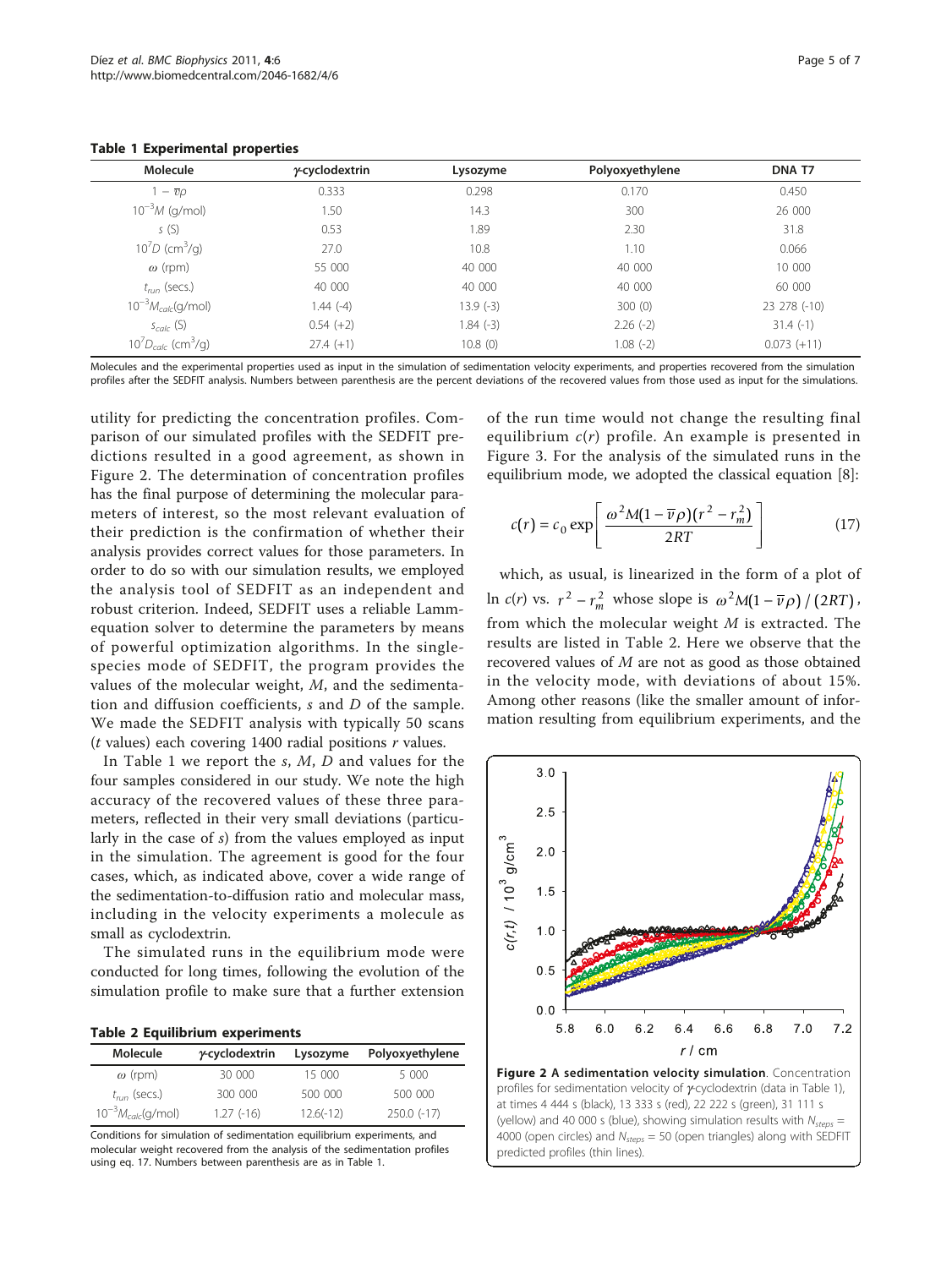<span id="page-5-0"></span>

errors inherent to the determination of the slope in the fit to the linearized equation) this may be because the simple eq. 17 neglects radial dilution.

#### Computing details

The extreme simplicity of the algorithm that simulates the trajectory of one molecule makes the simulation scheme very well adapted for parallelization, thus taking benefit of present multi-core platforms, because each trajectory can be generated in a separate thread/ core. We have implemented OpenMP directives in our Fortran 90 code and tested the performance in a DELL T5500 workstation with two Intel Xeon X5660 processors. 1000 simultaneous simulation with  $N_{part}=10^5$ ,  $N_r$  = 100 radial positions and  $N_t$  = 50 recorded scans took 46.5 CPU seconds. Broadly speaking, our algorithm, which is easily parallelized, is able to run one thousand  $c(r, t)$  calculations in less than one minute. The computing speed of the algorithm is crucial in its main use, namely, in the analysis of  $c(r, t)$  experimental profiles by any kind of fitting to computed profiles, and the speed of our procedure seems suitable for that purpose.

A nice feature of the Brownian simulation of ultracentrifugation is that it allows to visualize the simulated trajectories using computer graphics. This may be of utility for demonstrative purposes (e.g. in teaching AUC principles). We have produced two videos, showing the evolution of the solute particles in the AUC as the sedimentation proceeds, one at high rotor speed, in the velocity mode, and another at low speed, that reaches

the sedimentation-diffusion equilibrium. These videos accompany this paper as additional files 1 and [2](#page-6-0).

## Conclusions

In this work we have presented a simple procedure, based on a Brownian dynamics, microscopic simulation, for predicting the time/position-dependence of concentration (concentration profiles  $c(r, t)$ ) during the AUC experiment, which can be regarded as an alternative to the numerical solution of the macroscopic Lamm equation. The correctness of the procedure has been tested comparing the profiles with those computed by the Lamm-equation solution, and the concordance of the molecular parameters recovered from them with those used in the simulation.

Having presented this proof-of-concept, some advantages of our scheme can be hinted - although they all remain to be evaluated in future work. An important aspect to be considered is computational efficiency. As commented above, our computational procedure has the feature of being perfectly parallelizable. A comparison with the numerical solution of Lamm solution requires further the labor, implementing codes for those procedures and making a side-to-side analysis of computing speed and requirements. Further work is planned in this regard.

Apart from computing efficiency, the BD scheme has the potential advantage that it can treat easily cases of arbitrary complexity. In our proof-of-concept we have restricted ourselves to the simplest case of identical, non interacting particles (extension to different but still noninteracting particles is trivial). An extraordinary utility of AUC is the characterization of macromolecular interactions. For problems with interacting particles, the BD scheme can be easily adapted. In BD, detailed interactions between the particles can be modeled whereas the continuum method only allows for averaged density dependent potentials. Even if computing efficiency would suffer in such, more complex problems, still the BD approach, which is based on first principles and allows explicit description of interaction between particles (or the effect of special conditions in the AUC experiments) may be a valuable tool for testing other approaches.

#### Computer programs

Fortran 90 source code with OpenMP directives will be freely downloaded from our web site, [http://leonardo.inf.](http://leonardo.inf.um.es/macromol/) [um.es/macromol/](http://leonardo.inf.um.es/macromol/)

### Additional material

[Additional file 1: S](http://www.biomedcentral.com/content/supplementary/2046-1682-4-6-S1.???)edimentation velocity experiment of lysozyme: Movie showing the trajectory followed by 1000 molecules of lysozyme, represented as green spheres in a typical ultracentrifuge cell,  $r_m = 5.8$ cm,  $r_b = 7.2$  cm in a sedimentation velocity experiment with  $\omega = 40000$